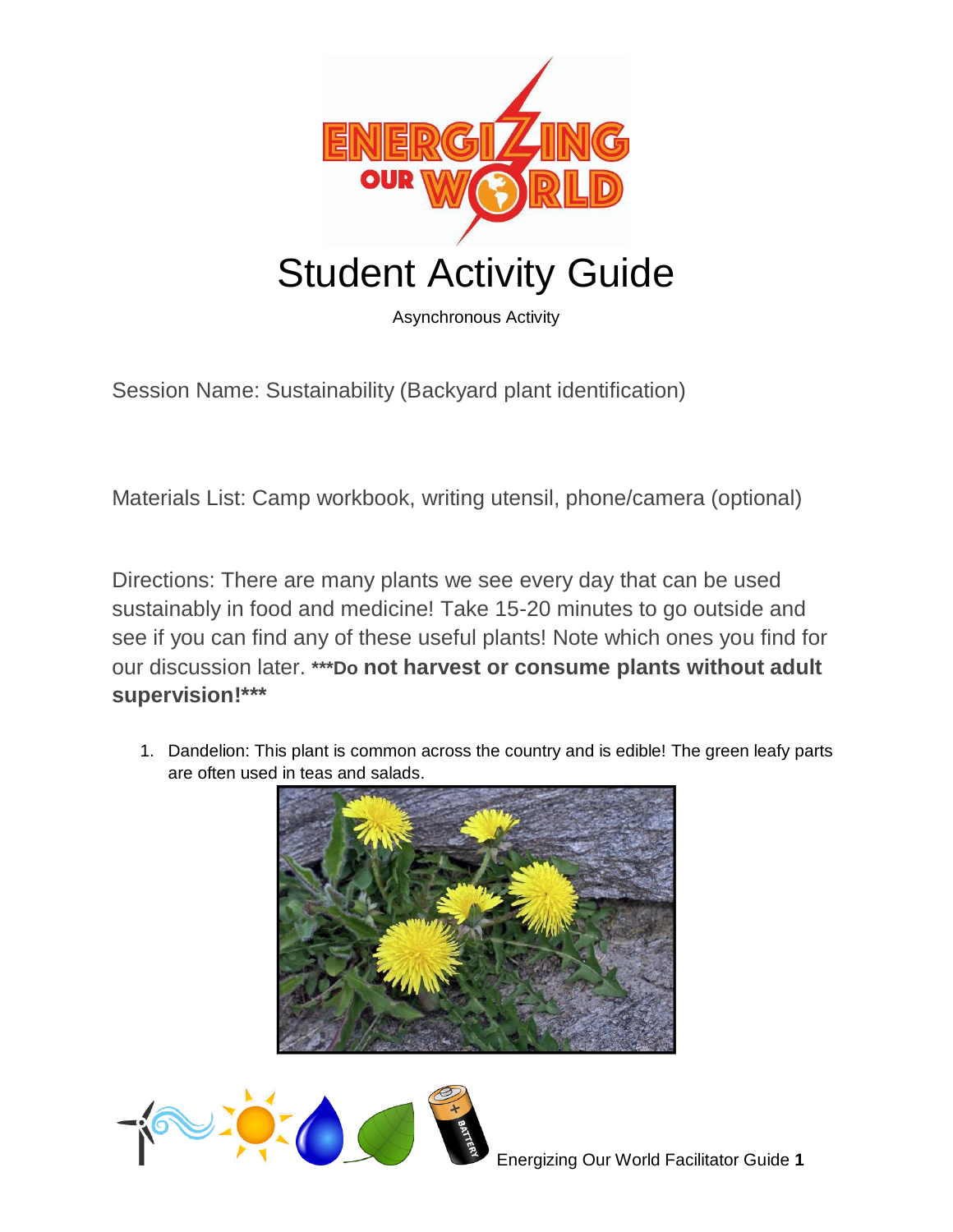

2. Plantain: This small weed like plant has wide leaves that can be used in salads (similar to spinach)!



3. Wild garlic and garlic mustard: Wild garlic is a common plant that often gets mistaken for a type of weed or grass. This plant can be used just like regular garlic and onions in order to add more flavor to food! Garlic mustard is an invasive species that grows in two stages. It can be harvested in the flowering stage to be used in pesto sauces.



Wild Garlic

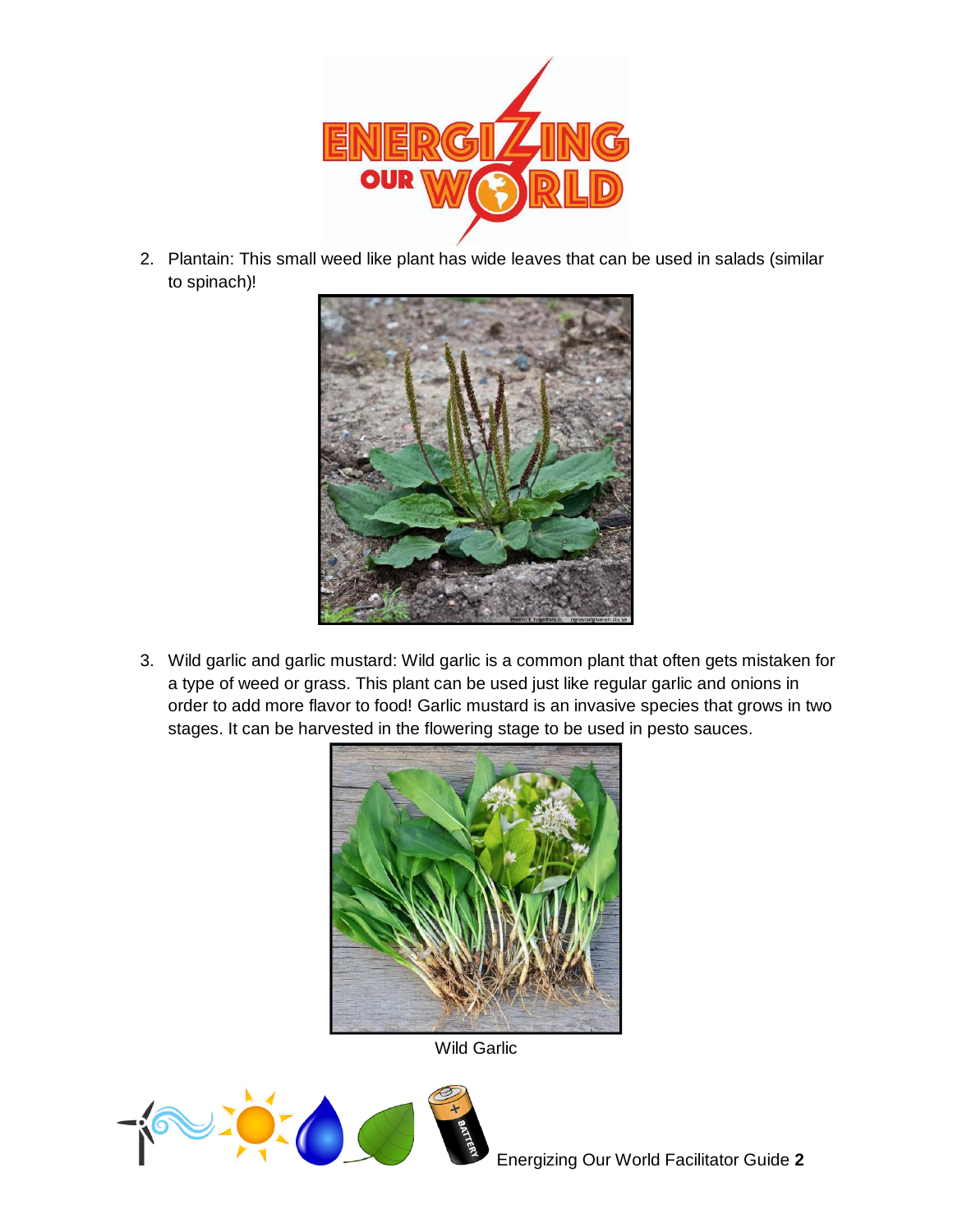

Garlic Mustard

4. Rose: While this plant produces beautiful flowers, it also produces rose hips which are high in vitamin C and are commonly used for medicinal purposes.